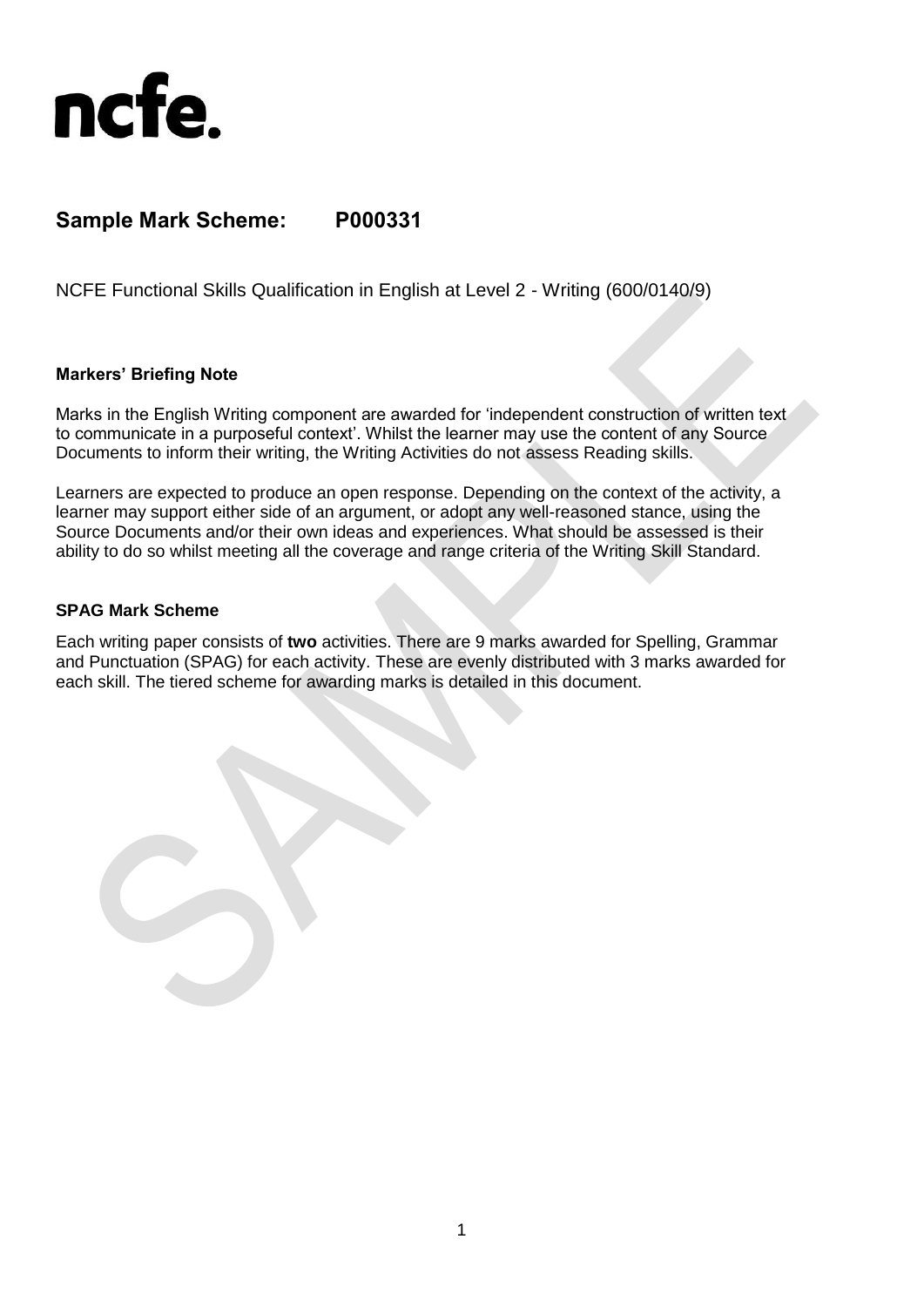| <b>Activity 1:</b><br>Write an article.                                                                                                                                                                                                                                                                                                                                                                                                                                                                                                                                                                                                                                                                                                       | <b>Marks</b> | <b>Skill standard assessed</b>                                                                                                                                                                                      |
|-----------------------------------------------------------------------------------------------------------------------------------------------------------------------------------------------------------------------------------------------------------------------------------------------------------------------------------------------------------------------------------------------------------------------------------------------------------------------------------------------------------------------------------------------------------------------------------------------------------------------------------------------------------------------------------------------------------------------------------------------|--------------|---------------------------------------------------------------------------------------------------------------------------------------------------------------------------------------------------------------------|
| <b>Content:</b><br>Award marks for each of the following, up to a maximum of 5 marks:<br>The article should:<br>present positive information about at least 2 aspects of their city, town or village logically<br>$\bullet$<br>1 mark only; present positive information about 3 or more aspects of their city, town or village<br>logically. 2 marks<br>give a detailed description of positive aspects of their city, town or village logically 1 mark;<br>give a detailed and persuasive description of positive aspects of their city, town or village<br>logically. 1 mark<br>include any further plausible/reasonable information or details which focuses on the<br>purpose of the competition - up to a maximum of 1 additional mark. | 5<br>(max)   | 2.3.1<br>Present information/ideas concisely,<br>logically, and persuasively<br>2.3.2<br>Present information on complex<br>subjects clearly and concisely                                                           |
| Format, style and structure:<br>Award 1 mark for each of the following, up to a maximum of 6 marks:<br>The article should:<br>have clear structure with writing organised into paragraphs<br>include an appropriate headline<br>have an introduction or starts by setting the scene<br>have an appropriate conclusion<br>use complete and complex sentences to convey thoughts and ideas<br>give a clear sense of purpose, employing language and a tone suitable to the formal audience<br>and purpose.                                                                                                                                                                                                                                      | 6<br>(max)   | 2.3.3<br>Use a range of writing styles for<br>different purposes<br>2.3.4<br>Use a range of sentence structures,<br>including complex sentences, and<br>paragraphs to organise written<br>communication effectively |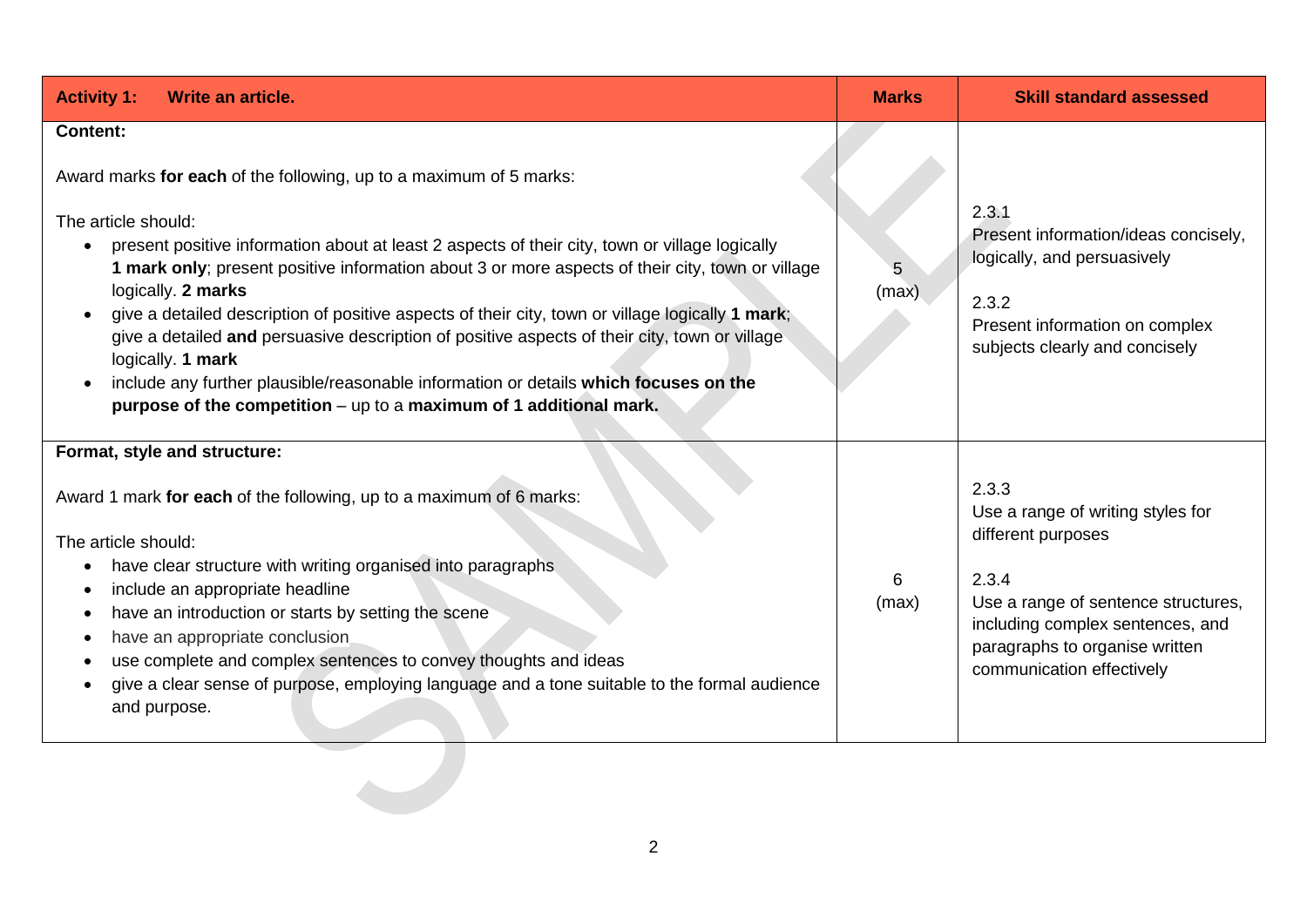| Punctuation: NB Learner must write a minimum of 150 words to be considered for full marks,<br>otherwise they will not be considered for the full 3 marks.<br>Use a 'best fit' policy to award the corresponding mark for one of the bulleted statements.<br>Maximum of 3 marks available:<br>punctuation is almost totally accurate (i.e. a range of punctuation including full stops, capital<br>$\bullet$<br>letters, commas, question marks and speech marks is generally used accurately) 3 marks<br>a range of punctuation including full stops, capital letters, commas, question marks and<br>$\bullet$<br>speech marks is used accurately most of the time (i.e. with at least 75% accuracy) 2 marks<br>punctuation is accurate at least 50% of the time (i.e. full stops and capital letters are<br>sometimes used accurately). 1 mark<br>Zero marks can be awarded if there is no progression from Level 1 and if answer is written all in | 3<br>(max)<br>$\overline{3}$<br>$\overline{2}$ | 2.3.5<br>Punctuate written text using<br>commas, apostrophes and inverted<br>commas accurately                                                                 |
|------------------------------------------------------------------------------------------------------------------------------------------------------------------------------------------------------------------------------------------------------------------------------------------------------------------------------------------------------------------------------------------------------------------------------------------------------------------------------------------------------------------------------------------------------------------------------------------------------------------------------------------------------------------------------------------------------------------------------------------------------------------------------------------------------------------------------------------------------------------------------------------------------------------------------------------------------|------------------------------------------------|----------------------------------------------------------------------------------------------------------------------------------------------------------------|
| capitals.                                                                                                                                                                                                                                                                                                                                                                                                                                                                                                                                                                                                                                                                                                                                                                                                                                                                                                                                            |                                                |                                                                                                                                                                |
| Spelling: NB Learner must write a minimum of 150 words to be considered for full marks,<br>otherwise they will not be considered for the full 3 marks.                                                                                                                                                                                                                                                                                                                                                                                                                                                                                                                                                                                                                                                                                                                                                                                               | 3<br>(max)                                     |                                                                                                                                                                |
| Use a 'best fit' policy to award the corresponding mark for one of the bulleted statements. Base the<br>judgement on the notes contained below which identify the particular words/skills desired at Level 2.                                                                                                                                                                                                                                                                                                                                                                                                                                                                                                                                                                                                                                                                                                                                        |                                                |                                                                                                                                                                |
| <b>Maximum of 3 marks available:</b><br>the spelling of L2 words is almost totally accurate and meaning is clear (there may be one or<br>$\bullet$<br>two lapses) 3 marks<br>the spelling of L2 words is usually accurate (with at least 75% accuracy) 2 marks<br>the spelling of L2 words is accurate at least 50% of the time, but there are several lapses<br>1 mark                                                                                                                                                                                                                                                                                                                                                                                                                                                                                                                                                                              | 3<br>$\overline{2}$                            | 2.3.6i<br>Ensure written work is fit for purpose<br>and audience, with accurate spelling<br>and grammar that support clear<br>meaning in a range of text types |
| Notes - At Level 2, a candidate is expected to correctly spell words used most often in work, studies<br>and daily life, including irregular words and familiar technical words such as:<br>words using the -ing, -ed, -ful or -less suffixes: wonderful, exciting, interesting,<br>$\bullet$<br>characterless, populated, inhabited<br>words containing a silent k or w, know, knowledge, write, wrong, wreck                                                                                                                                                                                                                                                                                                                                                                                                                                                                                                                                       |                                                |                                                                                                                                                                |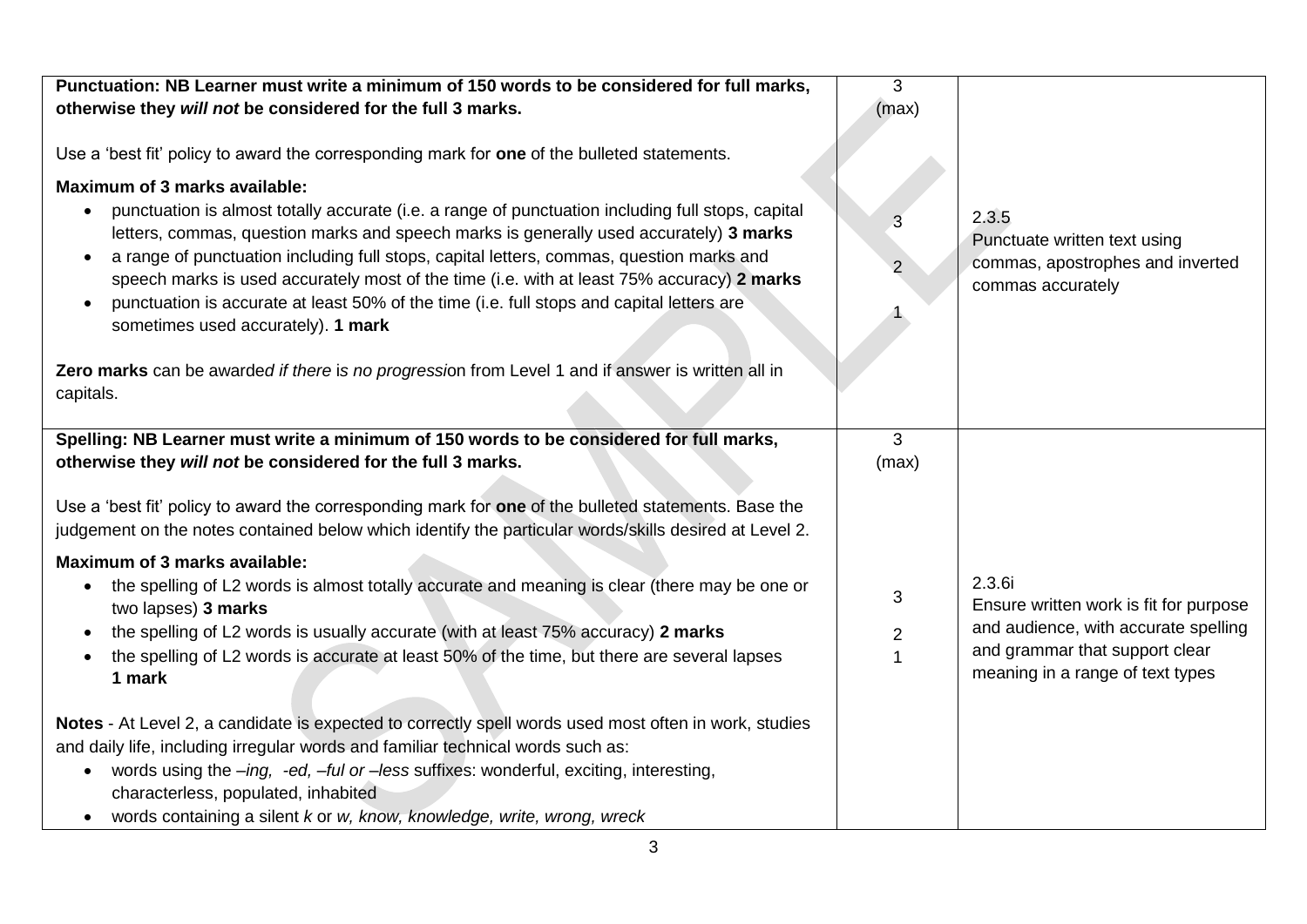| confusing pairs: are/our, of/off, quite/quiet<br>oi or oy confusions: noisy, toilets, spoilt, enjoy, annoying, joy<br>plurals ending in s, sh, ch and x: addresses, watches, complexes, approaches, reaches,<br>branches, benches<br>common irregular plurals: children, crises, people<br>$\bullet$<br>irregular / commonly misspelled words: acceptable, occasionally, definite<br>words ending in the -ible, or -able suffixes: available, desirable, horrible, incredible,<br>responsible, visible, acceptable<br>irregular plurals: bases, analyses, radius, oasis<br>$\bullet$                         |                |                                        |
|--------------------------------------------------------------------------------------------------------------------------------------------------------------------------------------------------------------------------------------------------------------------------------------------------------------------------------------------------------------------------------------------------------------------------------------------------------------------------------------------------------------------------------------------------------------------------------------------------------------|----------------|----------------------------------------|
|                                                                                                                                                                                                                                                                                                                                                                                                                                                                                                                                                                                                              |                |                                        |
| Candidates should also be able to spell Level 1 words correctly. At Level 1, a candidate is expected                                                                                                                                                                                                                                                                                                                                                                                                                                                                                                         |                |                                        |
| to correctly spell regular, common words used most often in work, studies and daily life such as:                                                                                                                                                                                                                                                                                                                                                                                                                                                                                                            |                |                                        |
| words using the -ly, -er, -age suffixes: completely, quieter, village, damage, average,<br>heritage<br>homophones: four/for, were/we're, their/they're/there, sights/sites<br>single vowels + consonant: family, surprise, most<br>two different vowels in the middle of a word: failure, break, true<br>unstressed vowels: different, general, offering<br>ie or ei confusions: receive, height, either, leisure, believe, field, pier<br>pluralising words ending in y, f, fe or o: families, photos, lorries, valley, journey, life<br>Zero marks can be awarded if there is no progression from Level 1. |                |                                        |
| Grammar: NB Learner must write a minimum of 150 words to be considered for full marks,                                                                                                                                                                                                                                                                                                                                                                                                                                                                                                                       | 3              |                                        |
| otherwise they will not be considered for the full 3 marks.                                                                                                                                                                                                                                                                                                                                                                                                                                                                                                                                                  | (max)          |                                        |
|                                                                                                                                                                                                                                                                                                                                                                                                                                                                                                                                                                                                              |                | 2.3.6ii                                |
| Use a 'best fit' policy to award the corresponding mark for one of the bulleted statements.                                                                                                                                                                                                                                                                                                                                                                                                                                                                                                                  |                | Ensure written work is fit for purpose |
|                                                                                                                                                                                                                                                                                                                                                                                                                                                                                                                                                                                                              |                | and audience, with accurate spelling   |
| Maximum of 3 marks available:                                                                                                                                                                                                                                                                                                                                                                                                                                                                                                                                                                                |                | and grammar that support clear         |
| the grammar is almost totally accurate (i.e. subject-verb agreement, consistent use of tenses                                                                                                                                                                                                                                                                                                                                                                                                                                                                                                                | 3              |                                        |
| and pronouns - any errors stand out as untypical or "one-off" mistakes) 3 marks                                                                                                                                                                                                                                                                                                                                                                                                                                                                                                                              |                | meaning in a range of text types       |
| the grammar is accurate at least 75% of the time (i.e. subject-verb agreement and consistent<br>$\bullet$                                                                                                                                                                                                                                                                                                                                                                                                                                                                                                    | $\overline{c}$ |                                        |
|                                                                                                                                                                                                                                                                                                                                                                                                                                                                                                                                                                                                              |                |                                        |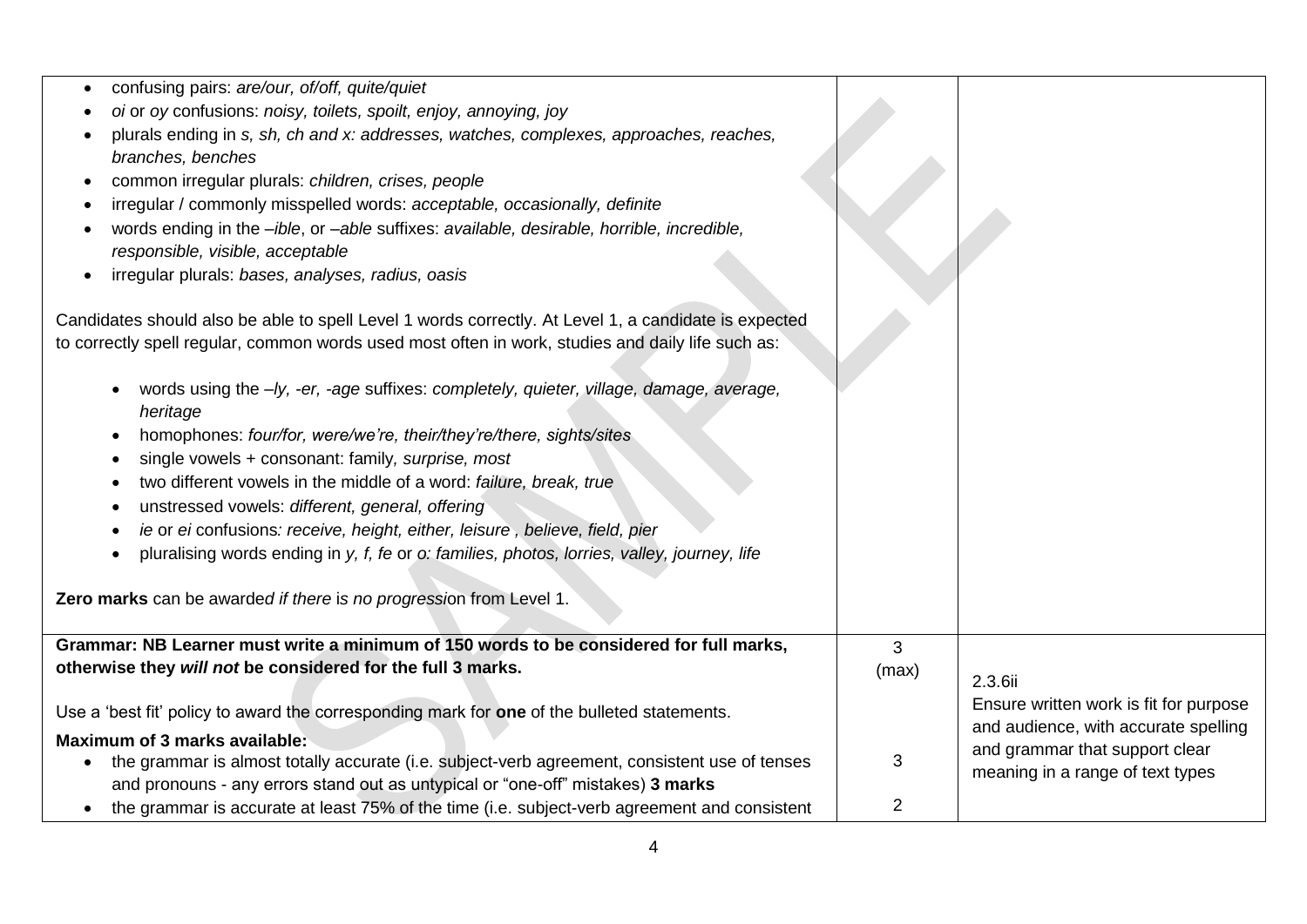| use of tenses and pronouns, although there may be some errors) 2 marks<br>the grammar is at least 50% accurate (i.e. there may be some basic grammatical errors in e.g.<br>$\bullet$<br>subject-verb agreement or consistency of tenses) 1 mark |    |
|-------------------------------------------------------------------------------------------------------------------------------------------------------------------------------------------------------------------------------------------------|----|
| Zero marks can be awarded if there is no progression from Level 1.                                                                                                                                                                              |    |
| <b>Total marks:</b>                                                                                                                                                                                                                             | 20 |
|                                                                                                                                                                                                                                                 |    |

| <b>Activity 2:</b><br>Write a letter.                                                                                                                                                                                                                                                                                                                                                                                                                                          | <b>Marks</b> | <b>Skill standard assessed</b>                                                                                                                            |  |
|--------------------------------------------------------------------------------------------------------------------------------------------------------------------------------------------------------------------------------------------------------------------------------------------------------------------------------------------------------------------------------------------------------------------------------------------------------------------------------|--------------|-----------------------------------------------------------------------------------------------------------------------------------------------------------|--|
| <b>Content:</b>                                                                                                                                                                                                                                                                                                                                                                                                                                                                |              |                                                                                                                                                           |  |
| Award 1 mark for each of the following, up to a maximum of 5 marks:<br>The letter should:<br>explain why the candidate is writing<br>explain and justify what the candidate is suggesting, clearly and concisely<br>present information about the proposed improvements<br>$\bullet$<br>include information about how they would like the council to respond<br>include any further plausible/reasonable information or details which focuses on the<br>purpose of the letter. |              | 2.3.1<br>Present information/ideas concisely,<br>logically, and persuasively<br>2.3.2<br>Present information on complex<br>subjects clearly and concisely |  |
| Format, style and structure:                                                                                                                                                                                                                                                                                                                                                                                                                                                   |              | 2.3.3<br>Use a range of writing styles for                                                                                                                |  |
| Award 1 mark for each of the following, up to a maximum of 6 marks:                                                                                                                                                                                                                                                                                                                                                                                                            |              | different purposes                                                                                                                                        |  |
| The letter should:<br>include language and features suitable for the formal audience and purpose<br>include the sender's address, the recipient's address and the date. Recipient address should<br>be as given in the document.<br>have a formal salutation (it may address the recipient by name or generically i.e. Dear<br>$\bullet$                                                                                                                                       |              | 2.3.4<br>Use a range of sentence structures,<br>including complex sentences, and<br>paragraphs to organise written<br>communication effectively           |  |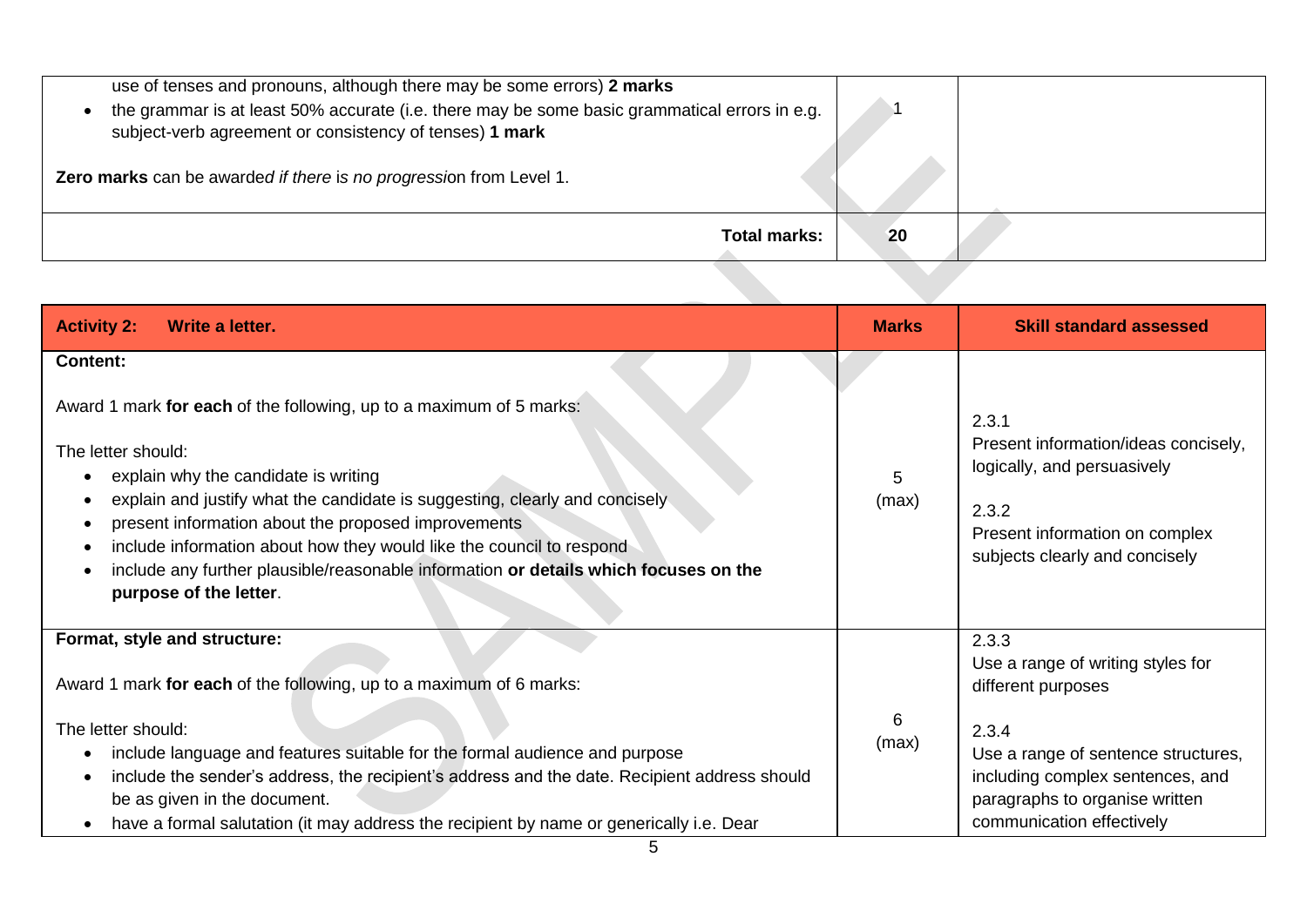| Customer Services or Dear Sir/Madam) and a formal closing (i.e. Yours faithfully)                              |                |                                        |
|----------------------------------------------------------------------------------------------------------------|----------------|----------------------------------------|
|                                                                                                                |                |                                        |
| give a clear sense of purpose, employing language and a tone suitable to the formal audience                   |                |                                        |
| and purpose                                                                                                    |                |                                        |
| have a clear structure with writing organised into paragraphs. (The opening lines of the letter<br>$\bullet$   |                |                                        |
| should make the purpose of writing clear)                                                                      |                |                                        |
| use complete and complex sentences to convey thoughts and ideas.<br>$\bullet$                                  |                |                                        |
|                                                                                                                |                |                                        |
| Punctuation: NB Learner must write a minimum of 150 words to be considered for full marks,                     | 3 <sup>5</sup> |                                        |
| otherwise they will not be considered for the full 3 marks.                                                    | (max)          |                                        |
|                                                                                                                |                |                                        |
| Use a 'best fit' policy to award the corresponding mark for one of the bulleted statements.                    |                |                                        |
|                                                                                                                |                |                                        |
| <b>Maximum of 3 marks available:</b>                                                                           |                |                                        |
| punctuation is almost totally accurate (i.e. a range of punctuation including full stops, capital<br>$\bullet$ | 3              | 2.3.5                                  |
| letters, commas, question marks and speech marks is generally used accurately) 3 marks                         |                | Punctuate written text using           |
| a range of punctuation including full stops, capital letters, commas, question marks and<br>$\bullet$          |                | commas, apostrophes and inverted       |
| speech marks is used accurately most of the time (i.e. with at least 75% accuracy) 2 marks                     | $\overline{2}$ | commas accurately                      |
| punctuation is accurate at least 50% of the time (i.e. full stops and capital letters are<br>$\bullet$         |                |                                        |
| sometimes used accurately) 1 mark                                                                              |                |                                        |
|                                                                                                                |                |                                        |
| Zero marks can be awarded if there is no progression from Level 1 and if answer is written all in              |                |                                        |
| capitals.                                                                                                      |                |                                        |
| Spelling: NB Learner must write a minimum of 150 words to be considered for full marks,                        | 3              |                                        |
| otherwise they will not be considered for the full 3 marks.                                                    | (max)          |                                        |
|                                                                                                                |                |                                        |
| Use a 'best fit' policy to award the corresponding mark for one of the bulleted statements. Base the           |                |                                        |
|                                                                                                                |                | 2.3.6i                                 |
| judgement on the notes contained below which identify the particular words/skills desired at Level 2.          |                | Ensure written work is fit for purpose |
| Maximum of 3 marks available:                                                                                  |                | and audience, with accurate spelling   |
| the spelling of L2 words is almost totally accurate and meaning is clear (there may be one or<br>$\bullet$     |                | and grammar that support clear         |
| two lapses) 3 marks                                                                                            | 3              | meaning in a range of text types       |
| the spelling of L2 words is usually accurate (with at least 75% accuracy) 2 marks                              | $\overline{2}$ |                                        |
| the spelling of L2 words is accurate at least 50% of the time, but there are several lapses                    |                |                                        |
| 1 mark                                                                                                         |                |                                        |
|                                                                                                                |                |                                        |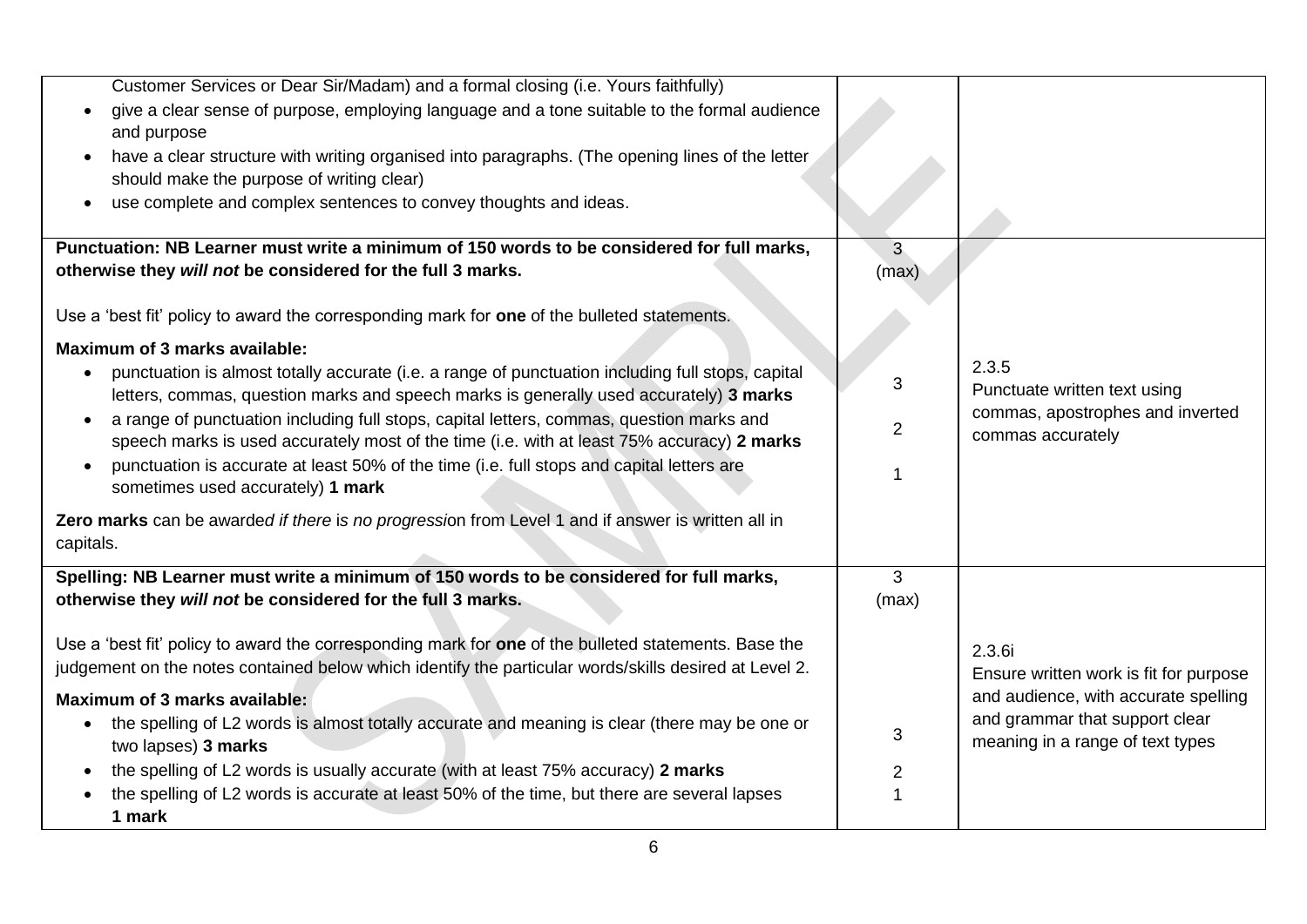**Notes** - At Level 2, a candidate is expected to correctly spell words used most often in work, studies and daily life, including irregular words and familiar technical words such as:

- words using the *–ing, -ed, –ful or –less* suffixes: wonderful, exciting, interesting, characterless, populated, inhabited
- words containing a silent *k* or *w, know, knowledge, write, wrong, wreck*
- confusing pairs: *are/our, of/off, quite/quiet*
- *oi* or *oy* confusions: *noisy, toilets, spoilt, enjoy, annoying, joy*
- plurals ending in *s, sh, ch and x: addresses, watches, complexes, approaches, reaches, branches, benches*
- common irregular plurals: *children, crises, people*
- irregular / commonly misspelled words: *acceptable, occasionally, definite*
- words ending in the *–ible*, or *–able* suffixes: *available, desirable, horrible, incredible, responsible, visible, acceptable*
- irregular plurals: *bases, analyses, radius, oasis*

Candidates should also be able to spell Level 1 words correctly. At Level 1, a candidate is expected to correctly spell regular, common words used most often in work, studies and daily life such as:

- words using the *–ly, -er, -age* suffixes: *completely, quieter, village, damage, average, heritage*
- homophones: *four/for, were/we're, their/they're/there, sights/sites*
- single vowels + consonant: family*, surprise, most*
- two different vowels in the middle of a word: *failure, break, true*
- unstressed vowels: *different, general, offering*
- *ie* or *ei* confusions*: receive, height, either, leisure , believe, field, pier*
- pluralising words ending in *y, f, fe* or *o: families, photos, lorries, valley, journey, life*

**Zero marks** can be awarde*d if there* i*s no progressi*on from Level 1.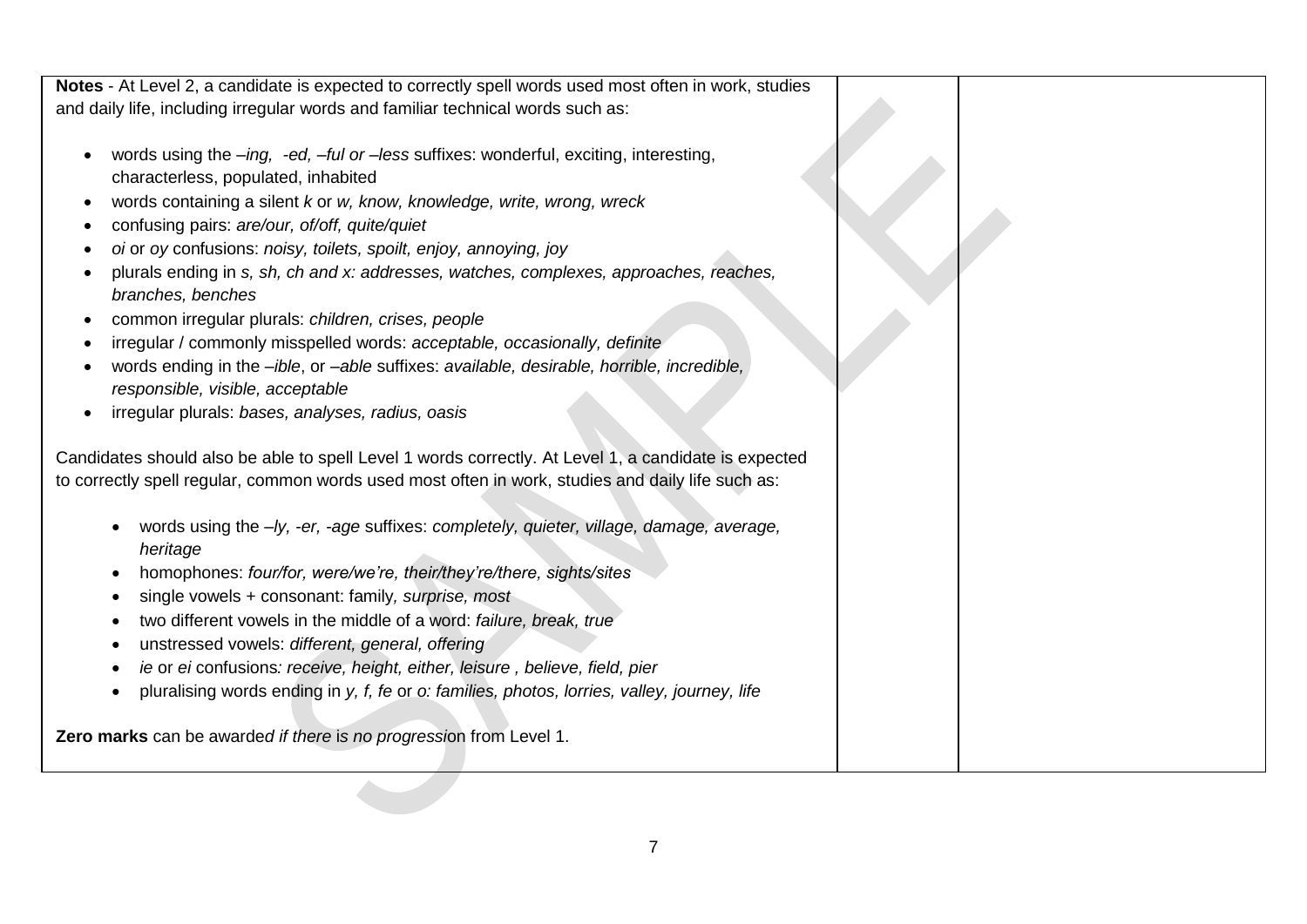| Grammar: NB Learner must write a minimum of 150 words to be considered for full marks,<br>otherwise they will not be considered for the full 3 marks.<br>Use a 'best fit' policy to award the corresponding mark for <b>one</b> of the bulleted statements.<br>Maximum of 3 marks available:<br>the grammar is almost totally accurate (i.e. subject-verb agreement, consistent use of tenses<br>and pronouns - any errors stand out as untypical or "one-off" mistakes) 3 marks<br>the grammar is accurate at least 75% of the time (i.e. subject-verb agreement and consistent<br>use of tenses and pronouns, although there may be some errors) 2 marks<br>the grammar is at least 50% accurate (i.e. there may be some basic grammatical errors in e.g.<br>subject-verb agreement or consistency of tenses) 1 mark<br>Zero marks can be awarded if there is no progression from Level 1. | 3<br>(max) | 2.3.6ii<br>Ensure written work is fit for purpose<br>and audience, with accurate spelling<br>and grammar that support clear<br>meaning in a range of text types |
|----------------------------------------------------------------------------------------------------------------------------------------------------------------------------------------------------------------------------------------------------------------------------------------------------------------------------------------------------------------------------------------------------------------------------------------------------------------------------------------------------------------------------------------------------------------------------------------------------------------------------------------------------------------------------------------------------------------------------------------------------------------------------------------------------------------------------------------------------------------------------------------------|------------|-----------------------------------------------------------------------------------------------------------------------------------------------------------------|
| <b>Total marks:</b>                                                                                                                                                                                                                                                                                                                                                                                                                                                                                                                                                                                                                                                                                                                                                                                                                                                                          |            | 20                                                                                                                                                              |
|                                                                                                                                                                                                                                                                                                                                                                                                                                                                                                                                                                                                                                                                                                                                                                                                                                                                                              |            |                                                                                                                                                                 |

| <b>Overall marks:</b> | 40 |
|-----------------------|----|
| Pass mark:            | 28 |
|                       |    |

| <b>Activity 1:</b><br>Write an article.<br>Activity type: Free response extended writing                                                               |                                                                                                                                                   |                           |                       |  |
|--------------------------------------------------------------------------------------------------------------------------------------------------------|---------------------------------------------------------------------------------------------------------------------------------------------------|---------------------------|-----------------------|--|
| <b>Skill standard</b>                                                                                                                                  | <b>Coverage and range</b>                                                                                                                         | <b>Marks</b><br>available | <b>Total</b><br>marks |  |
| Write a range of texts, including<br>extended writing documents,<br>communicating information, ideas<br>and opinions, effectively and<br>persuasively. | 2.3.1 - Present information/ideas concisely, logically, and persuasively<br>2.3.2 - Present information on complex subjects clearly and concisely |                           | 20                    |  |
|                                                                                                                                                        | 2.3.3 - Use a range of writing styles for different purposes                                                                                      |                           |                       |  |
|                                                                                                                                                        | 2.3.4 - Use a range of sentence structures, including complex sentences, and paragraphs to<br>organise written communication effectively          |                           |                       |  |